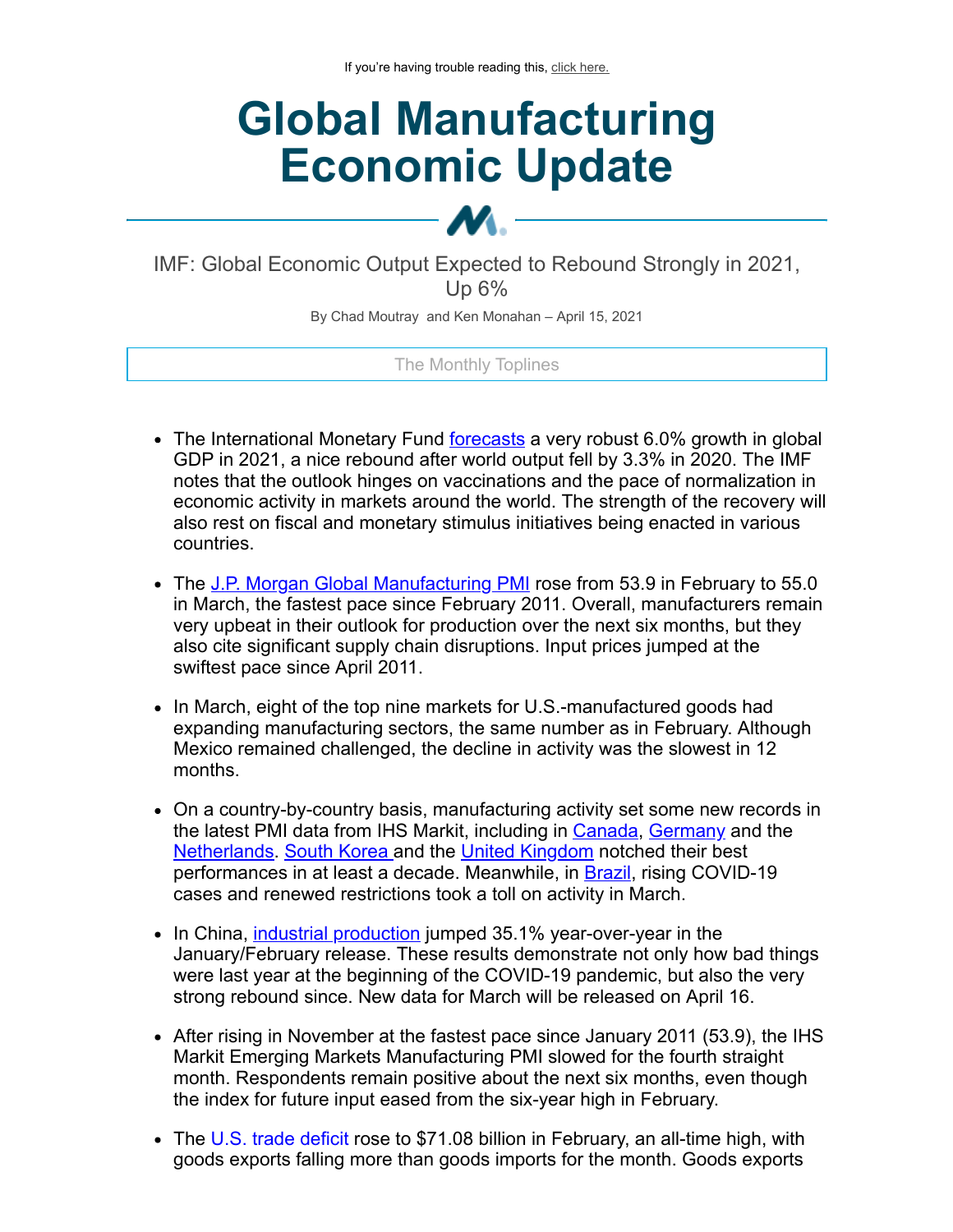remain down 5.15% year-over-year, despite progress since last spring. In contrast, goods imports have recovered more quickly, up 10.31% over the past 12 months.

- According to the latest data, U.S.-manufactured goods exports totaled \$161.17 billion in January and February, using non-seasonally adjusted data, dropping 8.59% from \$176.31 billion year to date in 2020.
- Manufacturers are working robustly with the Biden administration and Congress to open markets, ensure trade certainty and competitiveness and address challenges overseas, taking actions that include the following:
	- $\circ$  Sending a letter to President Biden urging the implementation of a new China strategy
	- Calling on U.S. Trade Representative Katherine Tai to leverage the United States–Mexico–Canada Agreement to address Mexico's trade barriers
	- Leading a cross-association call for the Biden administration to support American innovation and oppose a harmful waiver to the World Trade Organization's Trade-Related Aspects of Intellectual Property Rights agreement
	- Leading industry advocacy in support of expeditious congressional passage of a comprehensive Miscellaneous Tariff Bill
	- Joining a multi-association letter to Ambassador Tai on digital trade priorities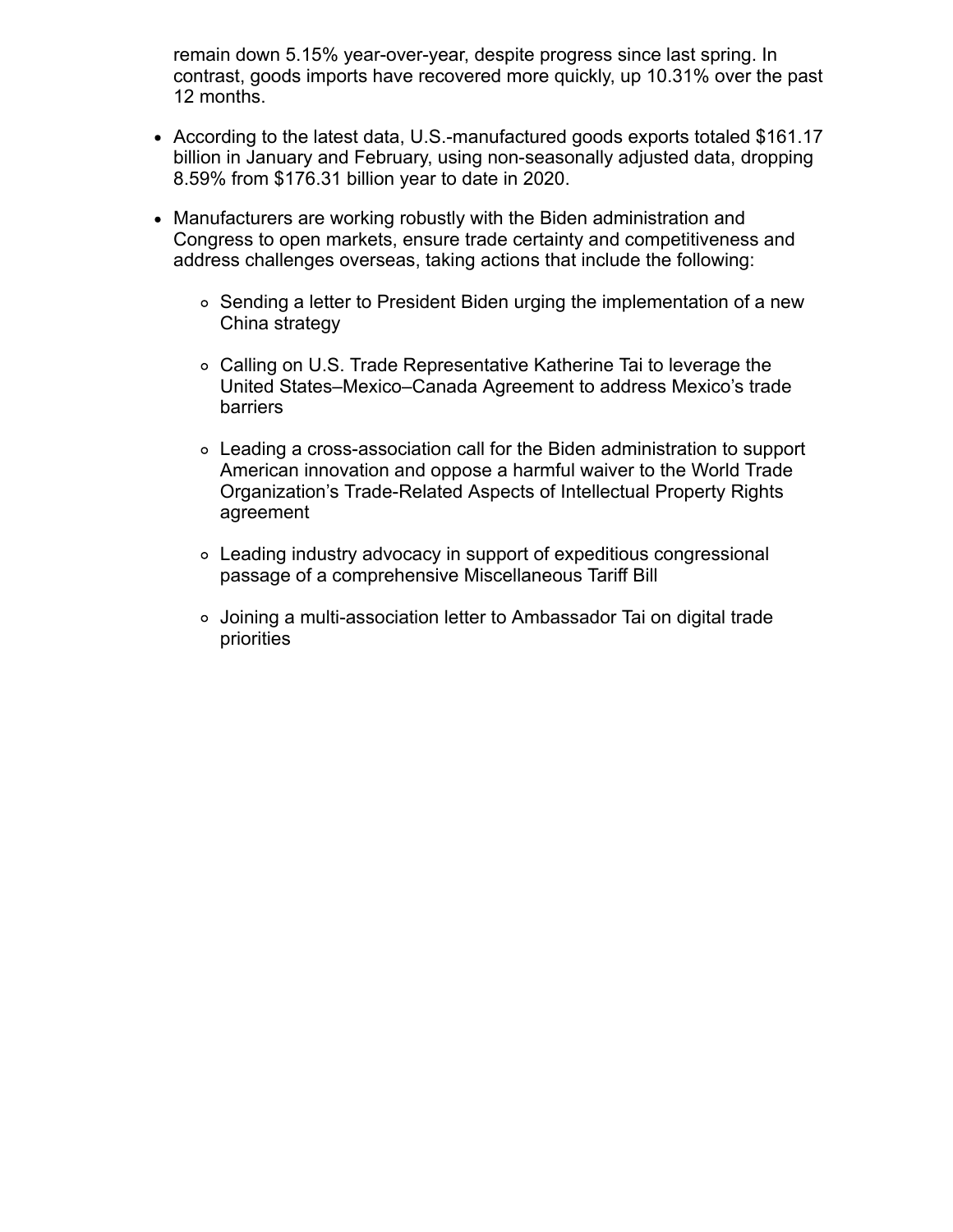

## **IMF: Annual Growth in Global Gross Domestic Product.** including Current Forecasts through 2026

Global Economic Trends

- **Worldwide Manufacturing Activity**: The J.P. Morgan Global Manufacturing **PMI** rose from 53.9 in February to 55.0 in March, the fastest pace since February 2011. New orders (down from 54.0 to 55.8), output (up from 54.3 to 55.1), exports (up from 51.0 to 53.4) and employment (up from 50.7 to 51.5) each strengthened in March. Overall, manufacturers remain very upbeat in their outlook for production over the next six months, even with the index for future output (down from 67.2 to 66.5) pulling back slightly from the highest level since May 2014. Survey respondents also cited significant supply chain disruptions, pushing input prices (up from 65.1 to 68.2) higher, rising at the swiftest pace since April 2011.
- **Economic Outlook**: The IMF [forecasts](https://click.email.nam.org/?qs=c6ae7ef323215bbdb910134ccc283278c361005f0b3f3f3e03e9ff198fb3df0118d32105ef3e9e69bf1101024f05535075ab95346a1458b7) a very robust 6.0% growth in global GDP in 2021, a nice rebound after world output fell by 3.3% in 2020. The IMF notes that the outlook hinges on vaccinations and the pace of normalization in economic activity in markets around the world. The strength of the recovery will also rest on fiscal and monetary stimulus initiatives being enacted in various countries. Specific to the United States, the IMF predicts 6.4% growth in 2021, with a 3.5% increase in real GDP in 2022.
- **Sentiment in Major Markets**: In March, eight of the top nine markets for U.S. manufactured goods had expanding manufacturing sectors, the same number as in February. Although Mexico remained challenged, the decline in activity was the slowest in 12 months. Encouragingly, the data continue to reflect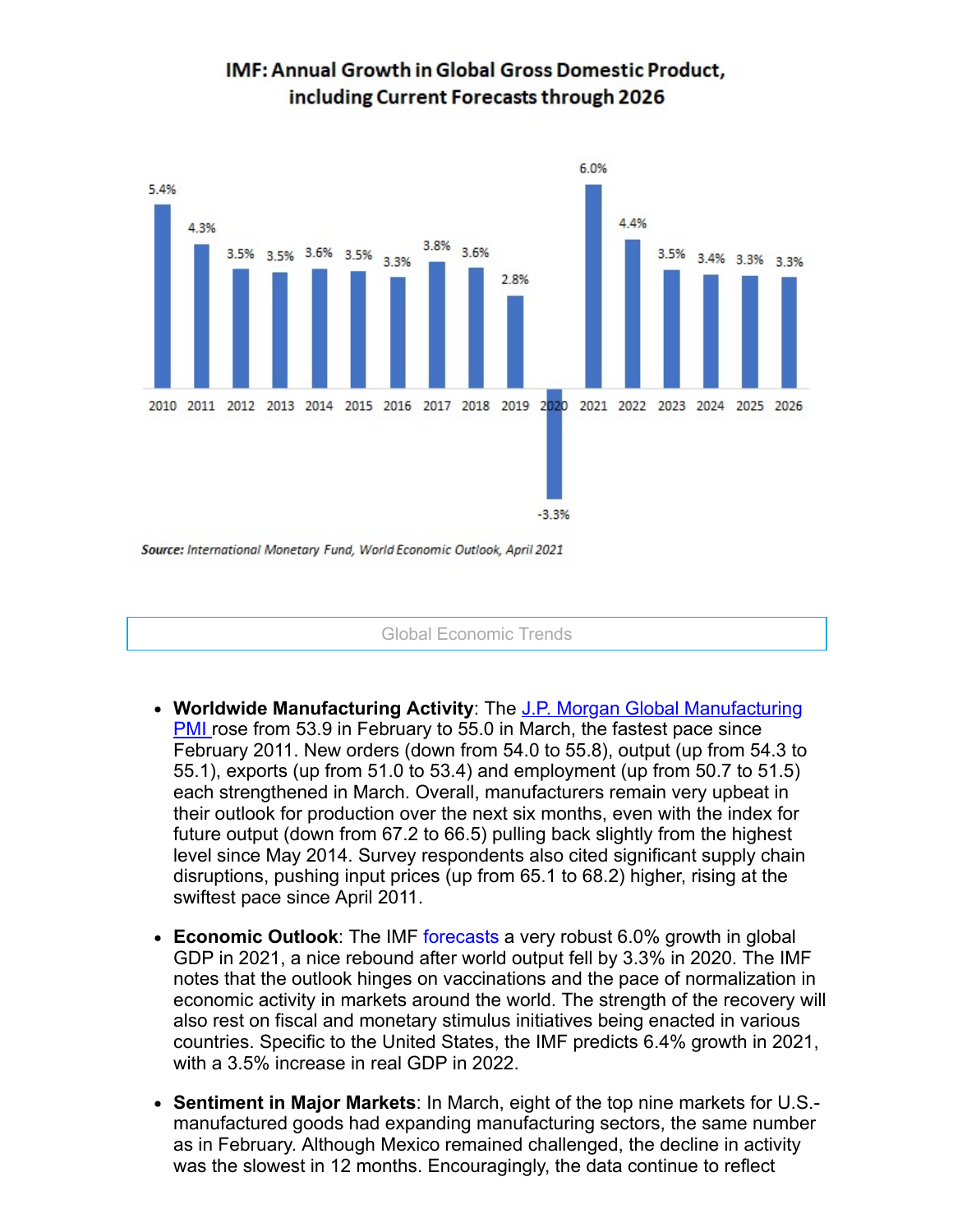significant progress in the global economy, particularly since last spring. Here are more details on each of these major markets (in order of their ranking for U.S.-manufactured goods exports in 2020)

- [Canada](https://click.email.nam.org/?qs=c6ae7ef323215bbd9c5ea95486a7e98174e53f8812463c7f89866a3500d1bd0f9b3f3d6a4b1d8cc56534e8a898328cd0a308e18e5226ca63) (up from 54.8 to 58.5, a new record for a series dating to October 2010): The underlying data rose strongly higher across the board, and respondents were the most upbeat in their forecast for output since May 2019. At the same time, supply chain challenges and the backlog of work posed notable challenges, with accelerating raw material costs jumping at the fastest rate since August 2018.
- $\circ$  [Mexico](https://click.email.nam.org/?qs=c6ae7ef323215bbd1771864a7b10879f414fb01a4175d5e7223492f452541b31e73fd0df779348489f43dd97740c0cf5bfffe3e1df3b9df3) (up from 44.2 to 45.6, contracting at the slowest pace of decline in 12 months): Mexico once again reported the weakest PMI among the top nine markets. Activity continued to deteriorate sharply, albeit with some improvement in March. Yet, the index for future output indicated optimism for positive production growth six months from now, and input costs rose at a pace not seen since November 2018.
- $\circ$  [China\(](https://click.email.nam.org/?qs=c6ae7ef323215bbd1d5a256b43dd284c4dc8d2985f9dff3c383b341718f7a625f40b8e1f49e383a0062c0c9ebfc4d60ed1e7761278e8abc0)down from 50.9 to 50.6, easing for the third straight month, to the slowest pace of growth since May 2020): New orders and output decelerated, but exports rose for the first time since December. Employment contracted for the fourth consecutive month but stabilized somewhat. Chinese manufacturers are optimistic about production growth moving forward, albeit with some easing in March.
- $\circ$  [Germany](https://click.email.nam.org/?qs=c6ae7ef323215bbd072f993c981fbd08b4db91991d7795939de25e565849ea3bb09d88c544570aad635c9dcae84ebe3bf3c67564efa14568) (up from 60.7 to 66.6, a new record for a series dating to April 1996): The underlying data rose sharply higher, with Germany recording the highest PMI among the top nine markets for U.S.-manufactured goods. Respondents are very upbeat about production moving forward, despite the index of future output pulling back from an all-time high (for a series dating to July 2012). Input costs rose at the fastest rate since February 2011.
- $\circ$  [Japan](https://click.email.nam.org/?qs=c6ae7ef323215bbdc902cea6310368d1cfc1240f83b69f210a9eff1ac0362dab041aeb8022579577b66244237d17281ab0d1b843ac85c3cf) (up from 51.4 to 52.7, the strongest reading since October 2018): New orders and output each strengthened in March, with hiring stabilizing. Exports slowed somewhat. The outlook for future production pulled back from the best reading since July 2017 but remained solid. Raw material prices grew at the fastest pace since November 2018.
- o [United Kingdom](https://click.email.nam.org/?qs=c6ae7ef323215bbda96450046a0c69f1ed633a293e991ae162fe0be740abdd8697025c701290bcbe51c54e3676c0bfba6dc8e33ccc27b073) (up from 55.1 to 58.9, the best reading since February 2011): The underlying data rose higher across the board. Encouragingly, the index of future output rose to the highest reading since April 2014, pointing to optimism in the outlook. At the same time, input costs soared at the fastest pace since January 2017.
- o [South Korea](https://click.email.nam.org/?qs=c6ae7ef323215bbd9dbc701dc675b89ac3d2902b1f6d09f77235c06ed0b02b6de2fa6d29b1fe20d52b2bccee95fe70631dee6f32673949f6) (unchanged at 55.3, remaining the best reading since April 2010): New orders and output eased slightly in March, but exports and employment strengthened, with hiring expanding at the fastest pace since May 2013. Manufacturers in South Korea remained upbeat, despite the forward-looking production index slipping from its highest point in eight years. Input costs grew at the briskest pace since January 2008.
- $\circ$  [Netherlands](https://click.email.nam.org/?qs=c6ae7ef323215bbda6abb43f32752e8e5eb8e87ee98c0388c2dd059fc19151c300058e676db397d05242ad3e4e2da1abb76f06ea50f49f6a) (up from 59.6 to 64.7, a new record for a series dating to March 2000): The data rose strongly higher across the board, and the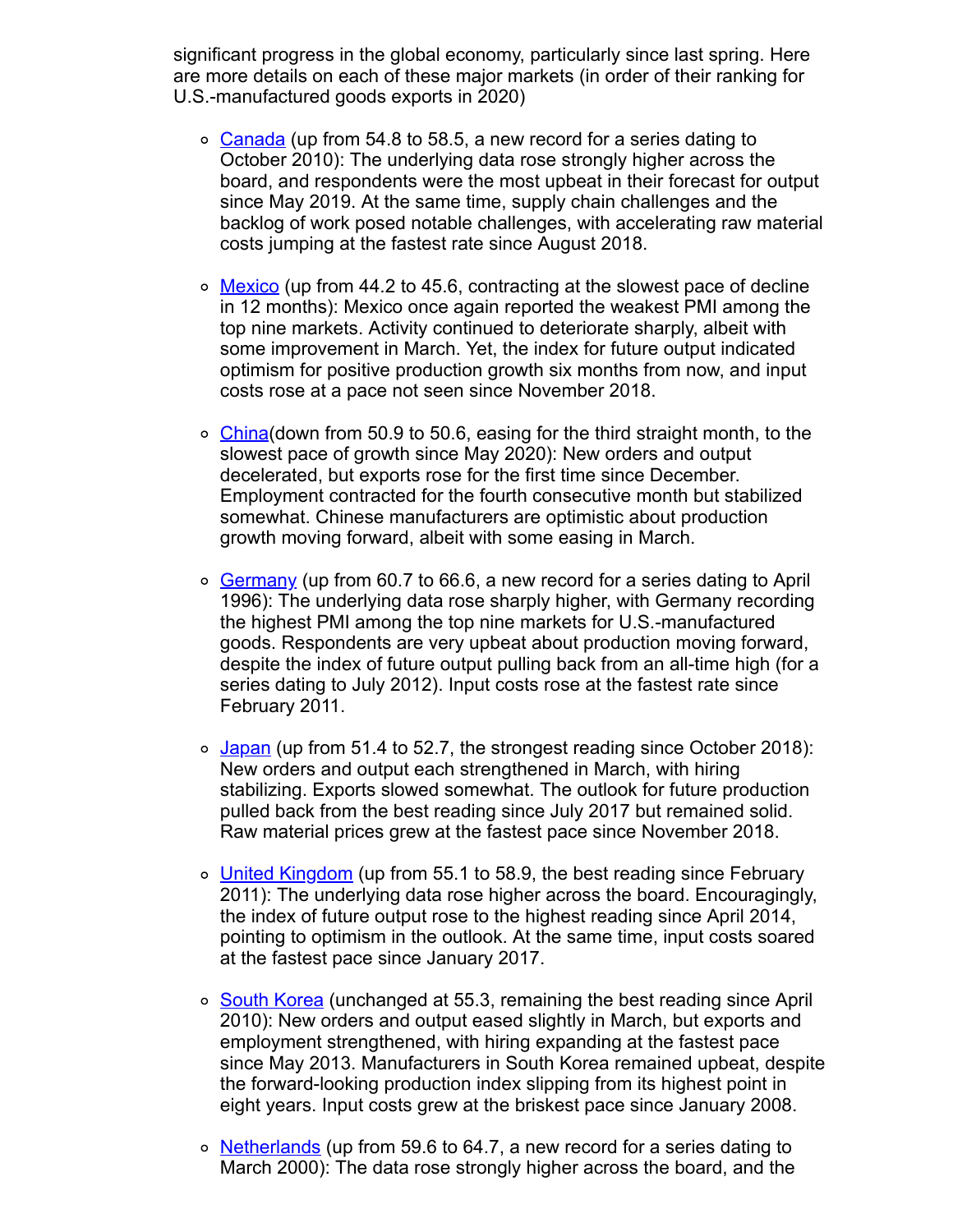outlook for future production was the best in three years, despite ongoing supply chain challenges. Raw material costs soared at the fastest rate since March 2011.

- $\circ$  [Brazil](https://click.email.nam.org/?qs=c6ae7ef323215bbd81196d056124c9be9672389ac4412b451cb109b8dd75c58f5f3dadaea0a580fcb0844bfe435d00e3579781534000d986) (down from 58.4 to 52.8, the slowest pace of growth since June 2020): Rising COVID-19 cases and renewed restrictions took a toll on activity in March, with activity slipping across the board. New orders and output contracted for the first time in 10 months, and hiring declined for the first time since June 2020. Raw material costs continued to soar, mirroring trends globally. Respondents remained very upbeat about future production, despite some slippage in the latest survey.
- **Regional and National Trends**: Here are some other economic trends worth noting
	- o China: In the January/February release, [industrial production](https://click.email.nam.org/?qs=c6ae7ef323215bbd798f76671cf4bf1b35d8f7d64c2adc8c63e6bf1f9f7a11632b07ae8be4bf862a18a441e2326d2658ced7e85c3d58303a) jumped 35.1% year-over-year. These results demonstrate not only how bad things were last year at the beginning of the COVID-19 pandemic, but also the strong rebound since. (The data fell 13.5% year-over-year in January/February 2020.) In a similar fashion, year-over-year growth rates for <u>[fixed-asset investment](https://click.email.nam.org/?qs=c6ae7ef323215bbd51e3d04f4f31e9082b022f3fb2670c9e69ab8f8eca3f3d0cd177e569b8d2c4a9d6489485c2fec72fd26b9a6c3529b94a)</u> (35.0%) and [retail sales](https://click.email.nam.org/?qs=c6ae7ef323215bbd5183ce0e697cdab35629d5600c2b6643e2f87483eeae3a1d5445a9a4e1986d3742894fe91d765ef11df4cf07c2ecdde8) (33.8%) in January/February were equally astounding. New data on economic activity in March, including GDP and industrial production, will be released on April 16.
	- Europe: Eurozone [industrial production](https://click.email.nam.org/?qs=c6ae7ef323215bbd65613f50336afd51c9dc38e9deebfd279e00255f87ab7b054ae5babc45f982685cac14616c0b6d4470ea416e95960438) declined by 1.0% in February, pulling back after rising by 0.8% in January. The underlying data fell across the board, but especially for capital goods, consumer durable goods and energy. Over the past 12 months, industrial production was off 1.6%. In contrast, [retail sales r](https://click.email.nam.org/?qs=c6ae7ef323215bbd8d2aecff98aa4e78a59bd2020709b5ccc7dc2cf022e6a9e74901e0ff7799a6ff2139129f2a4c6cc93a57904eb605ab0d)ose 3.0% in February, rebounding after falling 5.2% in January on COVID-19-related restrictions. Sales of food, drinks and tobacco remained challenged. Over the past 12 months, retail spending has decreased 2.9% in the Eurozone. Meanwhile, the [unemployment rate](https://click.email.nam.org/?qs=c6ae7ef323215bbda1c7f9a68deaabeab745e6fbf79972a5297adc0d43a4fdfe2ca866960bb6f293e9ed8ef0d4ff010201834ca61b78b619) remained at 8.3% in March for the second straight month (and third time in the past four months).
	- United Kingdom: [Industrial production](https://click.email.nam.org/?qs=c6ae7ef323215bbd7bf469309db7c990f94f9279a67454ba6c94736aa8874606687d54542cbafad4286878e6c441849a083bc70e29f855dc) increased 1.0% in February, bouncing back from the 1.8% decline seen in January. Over the past 12 months, industrial production has fallen 3.5%. In the manufacturing sector, output rose 1.3% in February, with a decline of 4.2% year-overyear. Meanwhile, [retail sales](https://click.email.nam.org/?qs=c6ae7ef323215bbd6348e666906619d5026040a57a2cf3184fd28dd3b0bac783187486281458e5e063b02e36106ccc7fe0909fc79c4034dc) rose 2.1% in February, recovering at least some of the 8.2% decline seen in January. These data have seesawed over the past four months on such weaknesses. As a result, retail spending has decreased 3.7% year-over-year.
	- Canada: [Manufacturing sales](https://click.email.nam.org/?qs=c6ae7ef323215bbd16cd66bfe5c6e41979eee47495df65a1dbaec0e13f301ec9ae0d6afa9e4cd44beb54ba1caa203040a6272670a0e7f828) rose 3.1% in January, building on the 1.3% gain seen in December, largely on stronger demand for computer and electronic products, primary metals and wood products. However, sales were pulled lower by weaknesses in motor vehicles and parts. Over the past 12 months, new orders for manufactured goods have increased 1.1%. New data for February will be released on April 15. Meanwhile, [retail sales](https://click.email.nam.org/?qs=c6ae7ef323215bbd4a45d90bdb9a0fa275abb4f4672d84838a15bcf0f923646e8fb992f9d1fd22e17ea0901aa63c31fd3813a36459a810fc) declined for the second straight month, down 1.1% in January. Despite tremendous volatility over the course of the year, retail spending has risen 1.3% year-over-year. The **[unemployment rate](https://click.email.nam.org/?qs=c6ae7ef323215bbd9cdef2cf836e70b197565c5b76187c68c7c574f8b35fdfd783501d0f6cb8c11d32881e8d338509a35b323b94e47a880e)** fell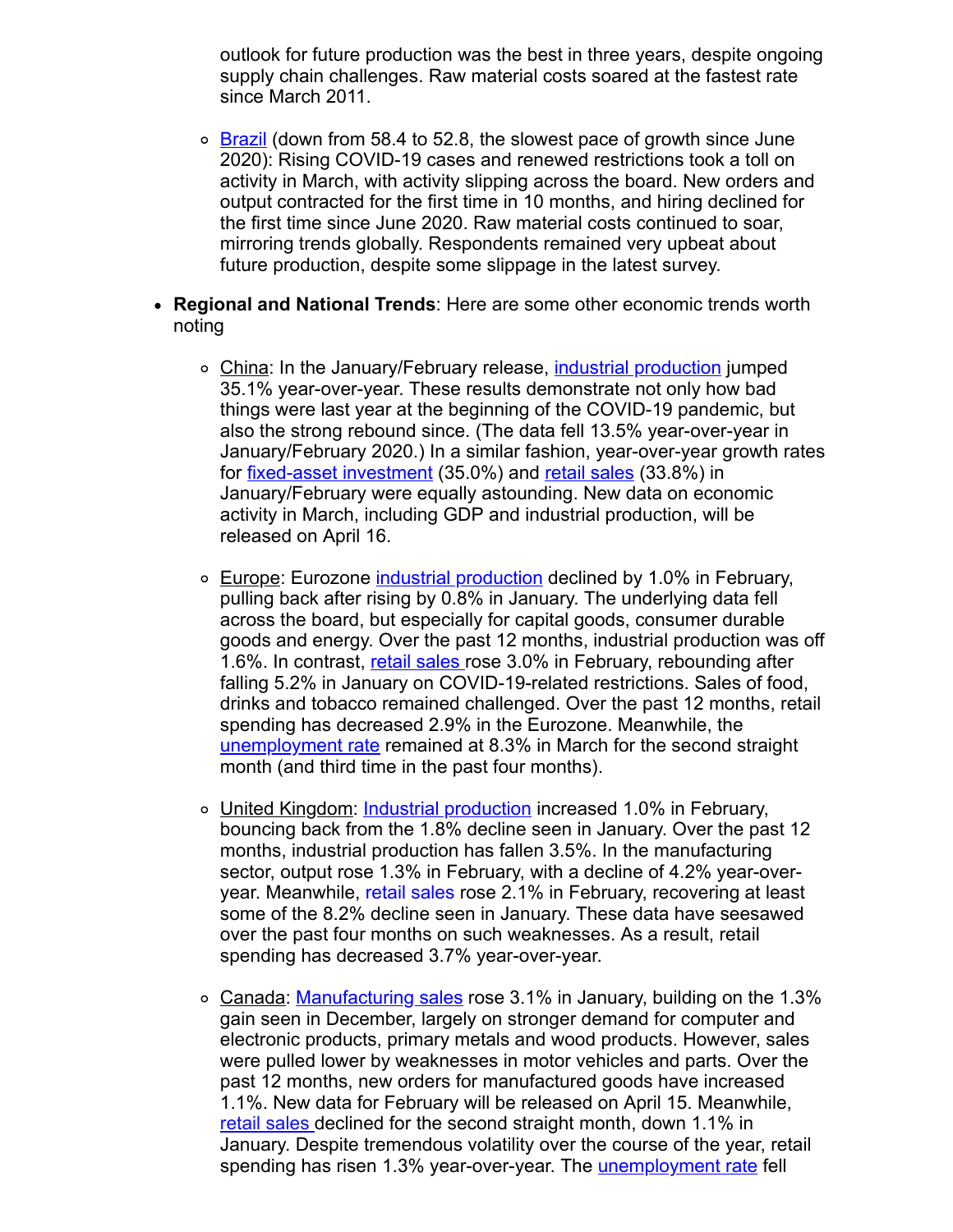[from 8.2% in February to 7.5% in March, a 13-month low. The number of](https://click.email.nam.org/?qs=c6ae7ef323215bbda2c33ac30abb777c4c1b888c240186e8f88b21173b8b1ecfb7a7a4f7fc8693dd2ced1d3cd3244edd8b376949a6052e74) manufacturing workers increased by 8,200 in March, with employment in the sector up 45,800 year-over-year.

- o Mexico: [Industrial production](https://click.email.nam.org/?qs=c6ae7ef323215bbd062013871ffe8840b1fa62a0ea9d05442cc67c3b3e347609a17bf9ab7151962b3c6673a0e69aaa17f2b5791c147cf201) decreased by 0.4% in real terms in February, rising for the eighth straight month. Yet, it has fallen 3.1% yearover-year. Manufacturing production declined 2.2% in February in real terms but was off 3.1% over the past 12 months. [Note: The link is in Spanish.]
- o Japan: [Industrial production](https://click.email.nam.org/?qs=c6ae7ef323215bbd992ea8359b2964d04b750237a605fc5606bf93a196fa44154615443b5be90905b99e64fa730292c6a7365298084a4bb5) fell 2.1% in February, pulling back after rising by 4.3% in January. Output has decreased in three of the past four months, with industrial production declining 2.6% year-over-year. Meanwhile, [retail sales](https://click.email.nam.org/?qs=c6ae7ef323215bbdc4c696c26c130373007ffc13b947ee306f9429e151a30f9caf720a0947196c5fcb66d48d9ea3b8049721bb70d5fff4c5) rose by 3.1% in February after decreasing in the prior two months. On a year-over-year basis, retail spending has declined 1.5% since February 2020. [Note: These links are in Japanese.]
- $\circ$  Emerging Markets: After rising in November at the fastest pace since January 2011 (53.9), the IHS Markit Emerging Markets Manufacturing PMI slowed for the fourth straight month, down from 52.1 in January to 51.6 in February to 51.3 in March. The good news was that the measure now reflects expanding growth in emerging markets for nine consecutive months. In March, new orders and output decelerated, but exports rebounded, expanding for the first time since December. Hiring remained negative for the fourth consecutive month, albeit reflecting some stabilization. Respondents remain positive about the next six months, even though the index for future output eased from the six-year high of 64.6 to 63.6. [Note: There is no link for this release.]
- **Trade-Weighted U.S. Dollar Index:** Since Jan. 6, the U.S. dollar [has risen](https://click.email.nam.org/?qs=c6ae7ef323215bbd8de9cf9b28aea2119cf1e13b6a2968637cf704416ed2cb61b7b16dd1116fbcdb020eea367c8142771e7a8cd0143b7709) 2.1% against a broad-based index of currencies for goods and services, according to the Federal Reserve. The recent appreciation in the dollar coincides with rising interest rates, making the currency more attractive in foreign exchange markets. The recent trend is a reversal of what was seen since last spring. Indeed, the U.S. dollar remains 8.8% lower than it was April 24, 2020. The index reflects currency rates per U.S. dollar, suggesting the dollar can purchase more today than it could earlier in the year. Over a longer time horizon, the trade-weighted dollar index has risen 21.8% since July 1, 2014.
- **International Trade:** The [U.S. trade deficit r](https://click.email.nam.org/?qs=c6ae7ef323215bbd2ce60fb769c93d944830874ef60860c6b83b3593c0ac1e25c5cdfe1bbbef8438bb538ef737fcdf398f543270a1ad2da5)ose from \$67.82 billion in January to \$71.08 billion in February, an all-time high. Goods exports (down from \$135.89 billion to \$131.13 billion) fell more than goods imports (down from \$221.12 billion to \$219.14 billion), sending the headline number higher. While trade volumes have rebounded solidly after being battered by COVID-19 and the global recession last spring, goods exports remain 5.15% below the \$138.25 billion in February 2020. Goods imports, however, have recovered more quickly, with February's pace pulling back somewhat from the record high recorded in January and activity up 10.31% year-over-year (up from \$198.65 billion in February 2020). Moreover, the petroleum trade balance recorded a deficit (\$1.39 billion) for the first time since December 2019.

Meanwhile, the service-sector trade surplus decreased from \$17.40 billion in January to \$16.93 billion in February, the lowest level since January 2012.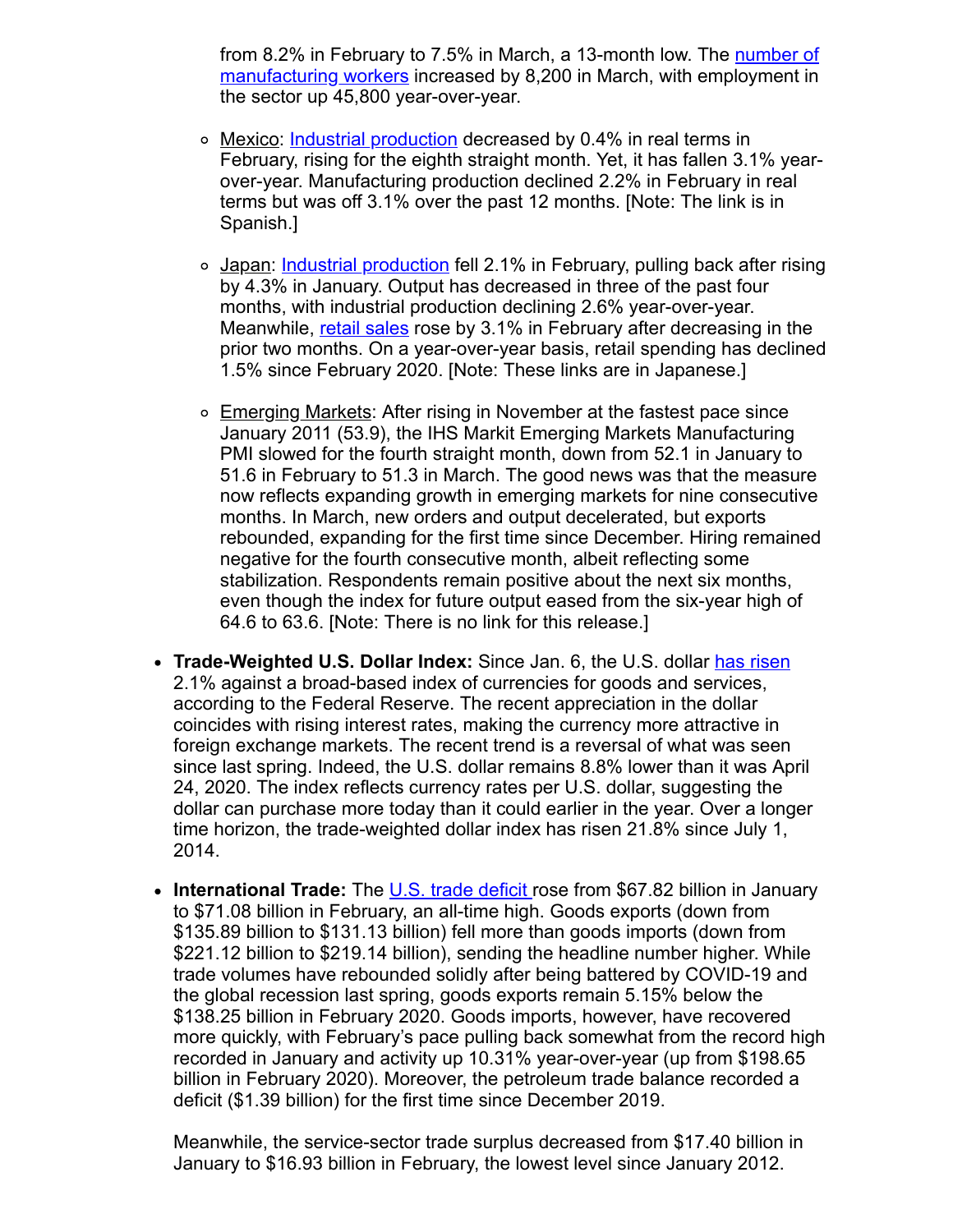In February, goods exports declined for non-automotive capital goods (down \$2.45 billion), consumer goods (down \$937 million), foods, feeds and beverages (down \$727 million) and automotive vehicles, parts and engines (down \$703 million). Exports of industrial supplies and materials (up \$352 million) were boosted by strength in natural gas exports (up \$2.40 billion). At the same time, goods imports fell largely on decreased activity for automotive vehicles, parts and engines (down \$3.39 billion), consumer goods (down \$2.67 billion) and foods, feeds and beverages (down \$669 million). However, a sizable increase occurred in goods imports for industrial supplies and materials (up \$3.53 billion).

• According to the latest data, U.S.-manufactured goods exports totaled \$161.17 billion in January and February, using non-seasonally adjusted data, dropping 8.59% from \$176.31 billion year to date in 2020.

International Trade Policy Trends

- *NAM CEO urges President Biden to set and implement new China strategy on eve of first U.S.–China summit*. In a [direct letter](https://click.email.nam.org/?qs=c6ae7ef323215bbd23fc0351b07ce3ced11eed9bb1adb54c7213b488080ddecd58c30d53f01fb43c6d949d6d189dfadfe2987fb368eed51e) to President Joe Biden sent on the eve of the first face-to-face interaction between senior U.S. representatives of the Biden administration and Chinese officials, NAM President and CEO Jay Timmons called on the new administration to "rapidly develop, publicly release and robustly implement a formal national China strategy," or "China doctrine," as part of efforts to shape the post-pandemic world and the blueprint for renewed American leadership on the global stage.
	- In his March 17 letter, Timmons outlined key priorities for manufacturers of such a strategy, including strong domestic investment, assertive global leadership on trade through bilateral negotiations and multilateral arrangements, efforts to upgrade domestic frameworks related to national security and human rights and targeted use of domestic and multilateral trade enforcement tools.
	- ∘ On March 18–19, senior U.S. officials [met](https://click.email.nam.org/?qs=c6ae7ef323215bbd0587854326e1df14e2aea18938994c2056d597d38210ff242afda45e43b0e7c1793f9b38f4134386a7f29ceb52884a76) with their Chinese counterparts in Anchorage, Alaska, for their first in-person meeting to explore areas of agreement and differences. The summit included an unexpectedly lengthy and sharp public exchange between the summit leads for the United States (Secretary of State Tony Blinken and National Security Advisor Jake Sullivan) and China (Director of the Office of Central Commission for Foreign Affairs Yang Jiechi and State Councilor Wang Yi), followed by additional private exchanges focused on foreign policy and concerns such as human rights.
	- $\circ$  The meetings followed weeks of active U.S. engagement in the region, including President Biden's ["Quad" meeting](https://click.email.nam.org/?qs=c6ae7ef323215bbd211efd4e208445447468f679008b6b9d04fa49fcb0fa9a619cabd03ce60663deb7d340047622cfe290d40b0188222e0b) with his Indian, Australian and Japanese counterparts; [diplomatic travel to Japan and South Korea](https://click.email.nam.org/?qs=c6ae7ef323215bbd7a6c2ea0f9c90a583b0250d4fcc183a17b38060fb56378ce0a78026b48e29e0ef198c3a0d1bfe8fbabf6a16c04484b62); and [new blocking sanctions](https://click.email.nam.org/?qs=c6ae7ef323215bbd9579fb350f967da64e4bfbae43336a4503cc19ffa0f0a52bd95ace2dfa6914365b02513eca64d651864209a16156bd07) on [24 Chinese and Hong Kong officials.](https://click.email.nam.org/?qs=c6ae7ef323215bbdd81b504e733012cca2f26b8b2bf51b2657c7de8eb7a7820dd0163faae12312d9587b8cfa3fdee042ad53cca8c9b365de)

#### Learn more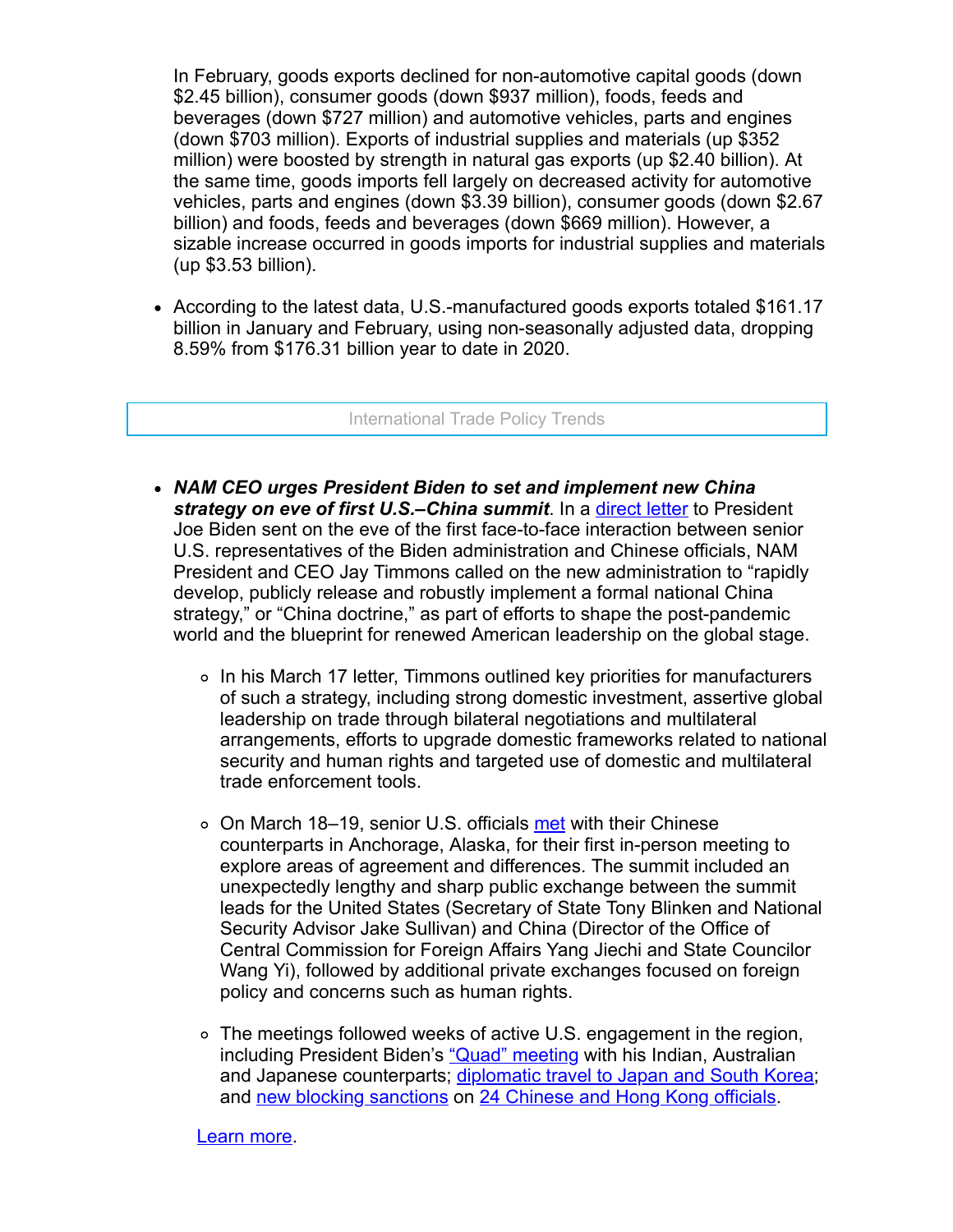- *The NAM calls on USTR to leverage the USMCA to address Mexico's trade barriers.* On March 24, the NAM and 18 other trade associations sent a [joint letter to United States Trade Representative Katherine Tai](https://click.email.nam.org/?qs=c6ae7ef323215bbd48b2348fdca329b24beaf2df1496988dbdd33933a7887197d165f93ed9a1bd543c4511dc3d2070cd4932ff18c5bae3bf) urging her to address a number of recent actions by the Mexican government that call into question Mexico's commitment to fulfill its obligations under the USMCA.
	- The letter captures a range of key issue priorities flagged in recent months by manufacturers, including issues related to telecommunications, biopharmaceuticals and agricultural biotechnology, food and food labeling, energy and power generation and customs and trade facilitation.
	- The letter stresses the willingness of the NAM and its fellow associations to work with Ambassador Tai and the USTR team to "fully enforce commercial aspects of the USMCA, defend U.S. exports to Mexico, restore Mexico's compliance with its USMCA obligations and monitor for potential violations moving forward."

[Learn more.](mailto:rong@nam.org;%20knonahan@nam.org?subject=Mexico%20Letter%20to%20USTR)

- *The NAM leads cross-association call for Biden administration to support American innovation, oppose harmful WTO TRIPS waiver*. In recent weeks, the NAM has ramped up its efforts in support of critical intellectual property protections amid the COVID-19 pandemic. These efforts reflect the longstanding NAM commitment to champion manufacturing innovation as well as the risks posed by a WTO proposal to temporarily waive all intellectual property rights for a broad range of COVID-19-related products and technologies.
	- o On March 29, the NAM and 14 other industry associations sent a *direct* letter to five senior Biden administration officials, including Ambassador Tai, urging the United States to demonstrate strong global leadership in the fight against COVID-19 and oppose the proposal and its harmful impact on innovation and supply chains.
	- $\circ$  The letter stresses the need to adopt a broad strategy that tackles the core barriers to manufacturing and distribution of COVID-19 products, including supply chain bottlenecks and trade barriers, rather than maintain a narrow focus on intellectual property. The letter also emphasizes the need for stronger engagement with like-minded allies and constructive multilateral mechanisms.

[Learn more.](mailto:rong@nam.org;%20kmonahan@nam.org?subject=NAM%2FWTO%20Trips%20Waiver%0A)

- *USTR releases annual National Trade Estimate report on foreign trade* **barriers**. On April 14, USTR [released the NTE,](https://click.email.nam.org/?qs=c6ae7ef323215bbd51420b5c517e9ebaf97128d63d6e4a24f8609a12a0e2551e6fc3892fdeaf769ab8cb053b9cf815a12b2bf33f1738d4c4) its [annual report](https://click.email.nam.org/?qs=c6ae7ef323215bbdfc40aa9fb9a6ce17dead993a0edc253cfd155992af0ca762ce0b71c3d171bb0854b99b03c23140f80265b674e896eb41) on international trade barriers.
	- $\circ$  This year's report nearly 600 pages in length covers trade barriers in more than 60 markets around the world, as well as efforts by USTR to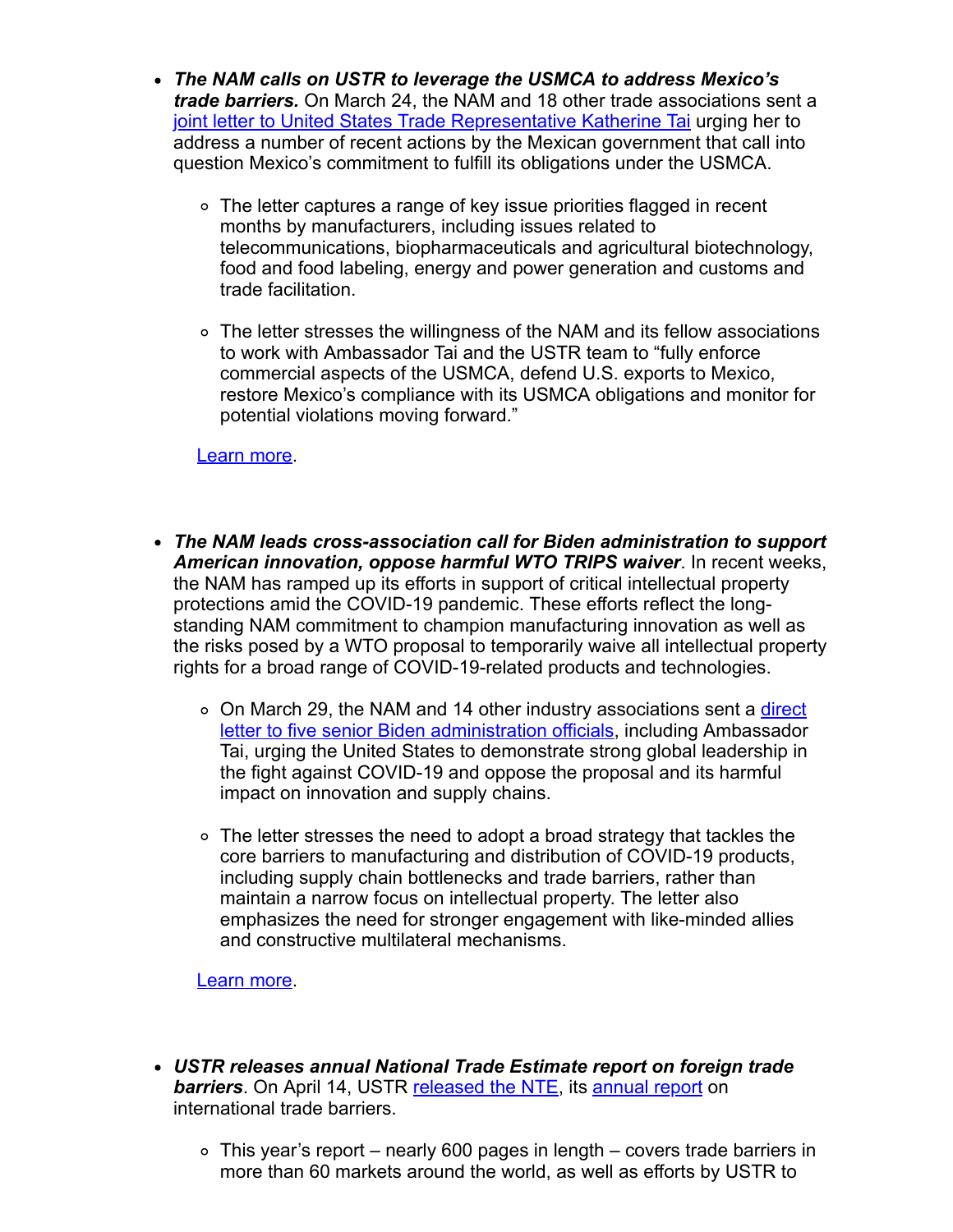address those barriers. The discussions of trade barriers with the European Union remained the biggest focal point, as well as a handful of other markets. Other countries and regions that received extensive coverage include China, India, Russia, Japan and Indonesia.

- USTR's release highlights a series of key types of barriers, including concerns related to China's excess industrial capacity, technical barriers to trade in places such as China, India and Brazil, digital trade concerns in a wide range of markets, and agricultural trade barriers.
- o [The report covers many of the priorities that the NAM highlighted in its](https://click.email.nam.org/?qs=c6ae7ef323215bbd5438bb43ce5eb34e1661fa1bbc22b564f83a231c4ab211b4b3c57c6ba740be7b842f38b8d096df27a95ed5e1663ec834) October 2020 comments, including import tariffs, export subsidies and limitations, discriminatory localization policies, lack of intellectual property protection, technical barriers to trade, investment restrictions and digital trade.

#### Learn more

- *Information and Communications Technology and Services Supply Chain Interim Final Rule takes effect, Commerce seeks comments on licensing* **procedures**. A May 2019 [Executive Order](https://click.email.nam.org/?qs=c6ae7ef323215bbdbac2ab1752e9268c94d7b89debfbe08b5e680ec91313030ea0caabe58ca3708ab4a58d8a004ed87a387a685c0c2d4ea9) authorized the Secretary of the U.S. Department of Commerce to restrict transactions involving information and communications technology and services from a foreign adversary if such a transaction poses an undue or unacceptable risk. The Executive Order has led to multiple rulemakings, including the following:
	- On Jan. 19, the Trump administration issued an interim final rule on [Securing the Information and Communications Technology and Services](https://click.email.nam.org/?qs=c6ae7ef323215bbd58d079652819f4791801e0a96f48b9f0d396024cea2fd9747bfdbe902cdac712d5613a505960f973e7a494a63ea844de) [Supply Chain, which took effect on March 22. The NAM submitted final](https://click.email.nam.org/?qs=c6ae7ef323215bbd36c0f429c0ba9ed6b1871e3f25c6987bd00751282927e0b9d2f8da85f5b78accd45c77b732b54ad38431c12cca6a934b) comments on the interim final rule, which stress that Commerce's policies and procedures for reviewing ICTS transactions must be tailored to address identified national security concerns while also maintaining and strengthening manufacturing innovation and leadership in the United States, which is an essential element of U.S. national security.
	- [On March 29, Commerce published a related Advanced Notice of](https://click.email.nam.org/?qs=c6ae7ef323215bbdcd281314d6670065e7850209ca2b8003a3d2a4d1ad4c749b498d9b55a680728c0e443b2732de6bb80f0ee157d18c2f28) Proposed Rulemaking, seeking public input on future licensing procedures for the ICTS Supply Chain Rule. The ANPRM provides examples of questions on which the public may comment. These questions include, but are not limited to, the following: if the Committee on Foreign Investment in the United States and Bureau of Industry and Security's licensing processes are useful models, what form the licensing process should take, what transactions should or should not be considered for the licensing process, what information should Commerce require, and whether a license should apply to multiple transactions and be renewable.
	- Commerce will consider the feedback it receives on the ANPRM as it drafts a Notice of Proposed Rulemaking for ICTS transaction licensing procedures.

[Learn more.](mailto:aafedt@nam.org?subject=Supply%20Chain%20Interim%20Final%20Rule)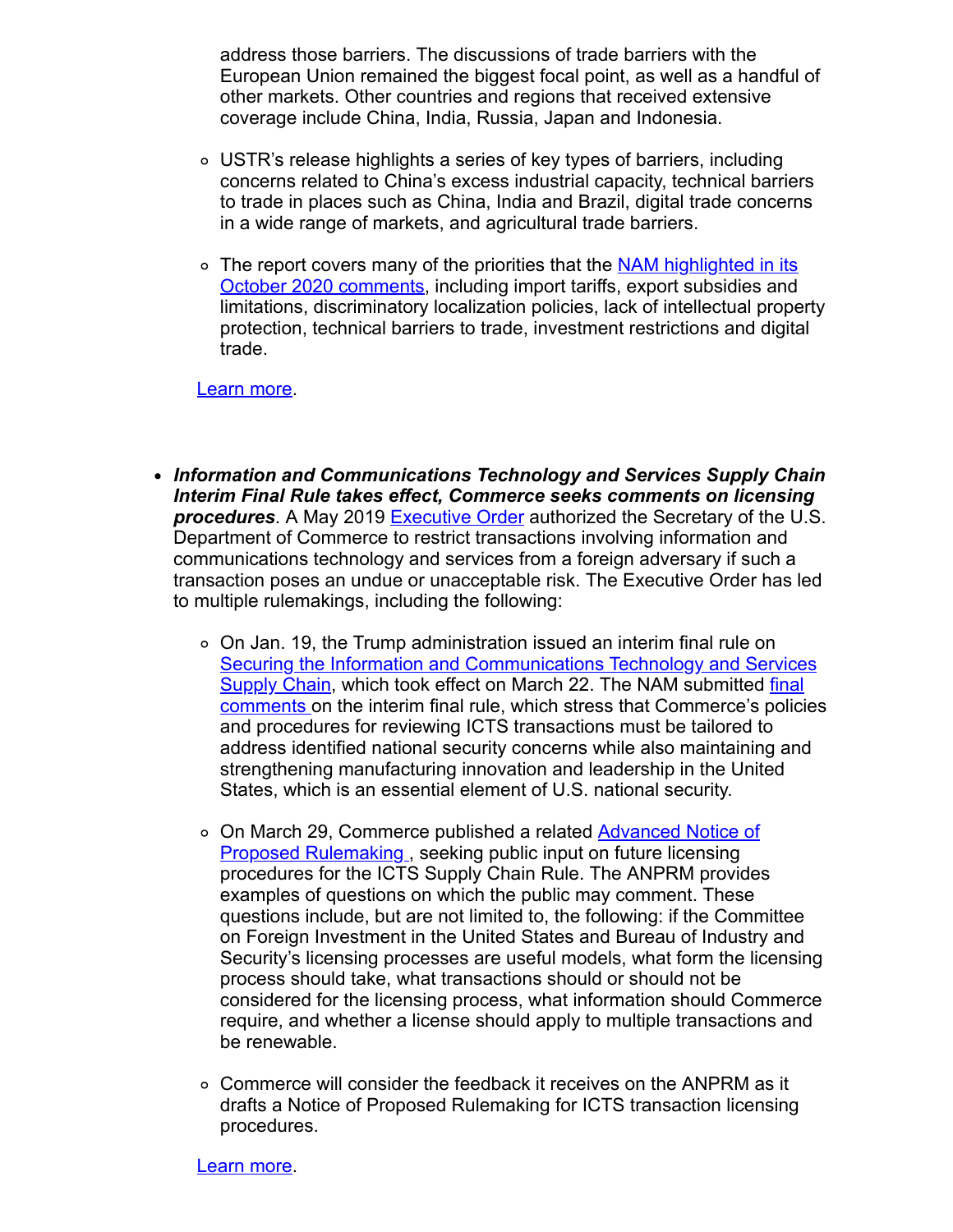- *USTR announces next steps in Section 301 digital services taxes investigations*. On March 26, USTR announced next steps in the Section 301 investigations of digital services taxes adopted by or under consideration by U.S. trading partners.
	- USTR announced that the agency is proceeding with a public notice and comment process on possible trade actions against the six countries for which it found that such taxes have been adopted: **[Austria](https://click.email.nam.org/?qs=c6ae7ef323215bbd5cda2659f96e68edb9a29910cb0856359c9eb5709b196b40825ebba18c3b65a442f230bd046c5b6a5cb932dc3ba5743d)**, *India*, *Italy*, [Spain](https://click.email.nam.org/?qs=c6ae7ef323215bbd9fa7c743d914d8bd66a1750bd8b03c499e6b410a876a786259b89d143d9828f80d69c240da68c81673274f0923bfd475), [Turkey](https://click.email.nam.org/?qs=c6ae7ef323215bbd4793b1f616f2d06240bb7e6946ee4bbc5eb57dc7a923d1bbdfe231f39cf043656bdc82f82d5c6bcac880c1ee5df5f58c) and the [United Kingdom](https://click.email.nam.org/?qs=c6ae7ef323215bbd1909f8160814ec127cd32037eec610ad8df739ae6cc24069280053c2c6f10d4141b0103034c8ef0e4f38beaee637e2f8).
	- USTR also announced the termination of digital services tax investigations of Brazil, the Czech Republic, the European Union and Indonesia, as these jurisdictions had not adopted or implemented the taxes under consideration when the investigations were initiated.
	- o The NAM submitted [these comments](https://click.email.nam.org/?qs=c6ae7ef323215bbd5969f3d6936b34b7d9becb939a109f52bed4972fba6637bbc4cd5b752e450d50ad0d899034701d021ed0d71ce8cd7b43) on July 15 in response to USTR's Section 301 digital services tax investigations.

### Learn more

*The NAM continues to advocate for passage of the MTB*. Congress has not yet passed the MTB, which expired in December 2020. The NAM continues to advocate in support of congressional passage of the legislation as soon as possible in 2021. In doing so, manufacturers are underscoring the direct impact of the tariffs that would be removed under the MTB on U.S. manufacturing operations, American workers and their communities.

Learn more

- *The NAM joins multi-association letter to Ambassador Tai on digital trade priorities*. The NAM joined [this letter](https://click.email.nam.org/?qs=c6ae7ef323215bbde73f2494b7e692e453e099a090332592b2e98cfd829840a8a8e3e10fe02b13bb362dd785f989a27130c9ab9b2fb3cbdc), signed by 15 associations and sent to Ambassador Tai on March 17, which urges the prioritization of "strategic international engagement and open, rules-based digital trade commitments as a means of promoting U.S. economic leadership and innovation." The letter recommends that the Biden administration take the following steps:
	- Prioritize strategic engagement with U.S. trading partners by ensuring continued protected transatlantic data flows, combating digital policies targeted at American companies in countries like China and India, addressing digital and technology trade barriers through the establishment of a U.S.–EU Trade and Technology Council, broadening U.S. engagement and leadership in the Asia-Pacific region and closer to home in Latin America and providing capacity-building assistance to the African Union.
	- Promote U.S. competitiveness through leadership on digital trade by countering unilateral, targeted digital taxes; building acceptance of stateof-the-art digital trade commitments; promoting workforce development